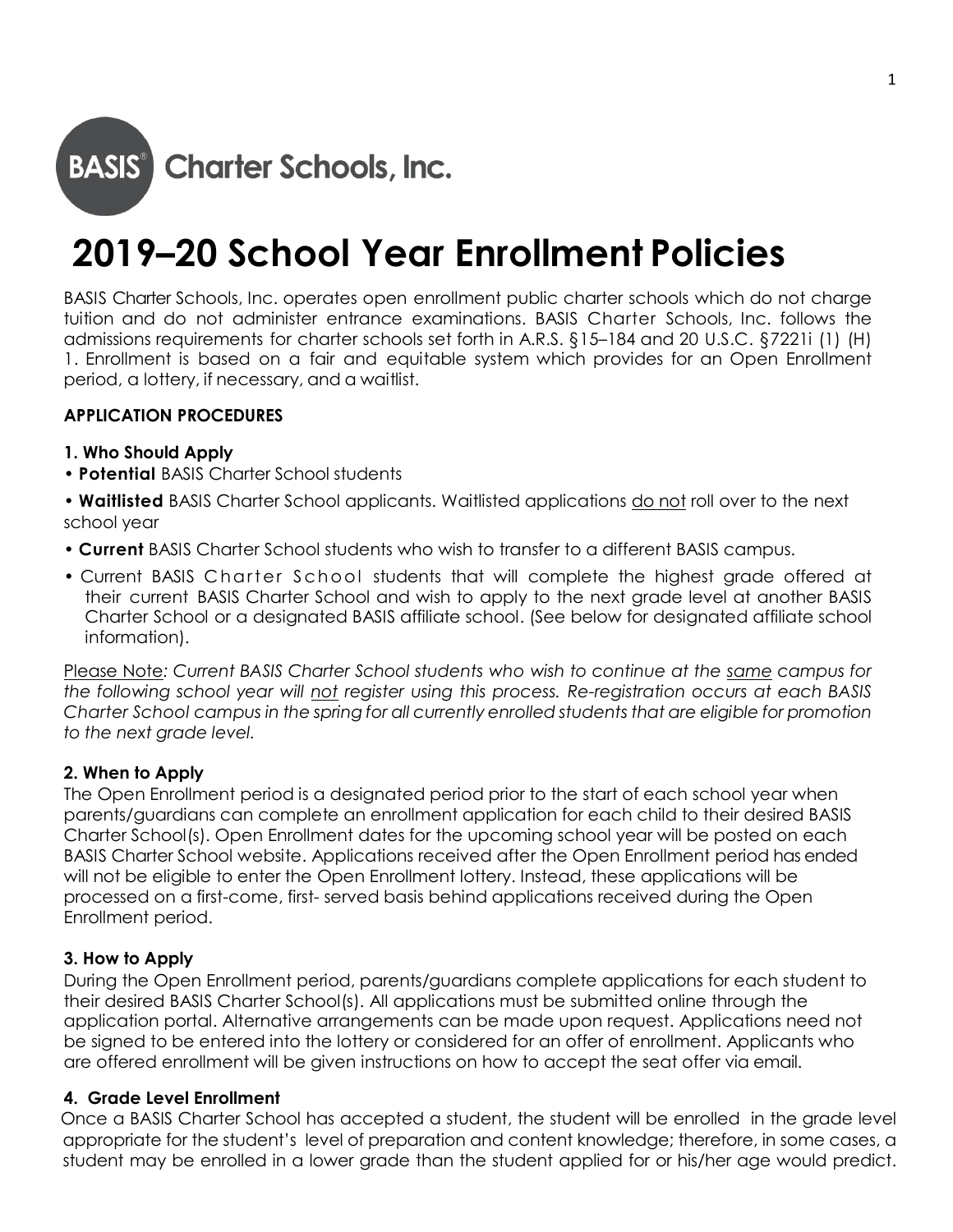Ultimately, we make every effort to set our students up for success, which includes reserving the right to place a student in a lower grade if we determine it is in the best interest of the student. As public charter schools, BASIS Charter School campuses enroll students in accordance with state and federal law; we do not restrict admission on the basis of academic achievement or any protected class.

### **Age Requirements for Kindergarten Applicants for the 2019-20 School Year**:

*Children who will turn five prior to September 1, 2019*: Students who wish to enroll at a BASIS Charter School for kindergarten must turn five before September 1 of the year in which they wish to start kindergarten.

*Children who will turn five on or after September 1, 2019, but on or before December 31, 2019*: Students who turn five on or before December 31, but after September 1, of the year in which they wish to enroll, may complete an application and may be considered for early admission to kindergarten. To ensure that early admission is in the best interest of the child, consideration will be granted on a case-by-case basis as determined by an individual evaluation. This evaluation may include a maturity assessment, and interviews with the Head of School or designee, and/or academic diagnostic testing. The Head of School shall make the final determination on early acceptance at a BASIS Charter School. If your child receives an offer of enrollment, the school will work with you to schedule any applicable evaluation.

BASIS Charter Schools offers a rigorous academic program and does not encourage early admission to the kindergarten program. Full-day Kindergarten is strongly recommended for any student enrolled through early admission (for the fees associated with the full day program, contact the school).

*Children who will turn five on or after January 1*, *2020*: Arizona Revised Statute (A.R.S.) 15-821 prohibits the admission of any student into a public kindergarten program who does not turn five by January 1 of the school year for which they will be enrolled.

## **Age Requirements for First Grade Applicants for the 2019-20 School Year**:

*Children who will turn six prior to September 1, 2019*: Students who wish to enroll in first grade at a BASIS Charter School must turn six before September 1 of the year in which they wish to enroll.

*Children who will turn six on or after September 1, 2019, but on or before December 31, 2019*: Students who turn six on or before December 31, but after September 1, of the year in which they wish to enroll, may complete an application and may be considered for early admission to first grade. Consideration will be granted on a case-by-case basis as determined by an individual evaluation. If your child receives an offer of enrollment, the school will work with you to schedule any applicable evaluation.

*Children who will turn six on or after January* 1, *2020*: Arizona Revised Statute (A.R.S.) 15-821 prohibits the admission of any student into a public first grade program who does not turn six by January 1 of the school year for which they will be enrolled.

## **LOTTERY & ENROLLMENT PROCEDURES**

## **1. Procedures When Applications Do Not Exceed Capacity**

At the close of the Open Enrollment period, the total number of students with completed applications is determined for each grade at each school. If the total number of applicants is less than or equal to the total capacity designated for a particular grade level at a particular school, all applicants for that grade level at that school will be offered enrollment.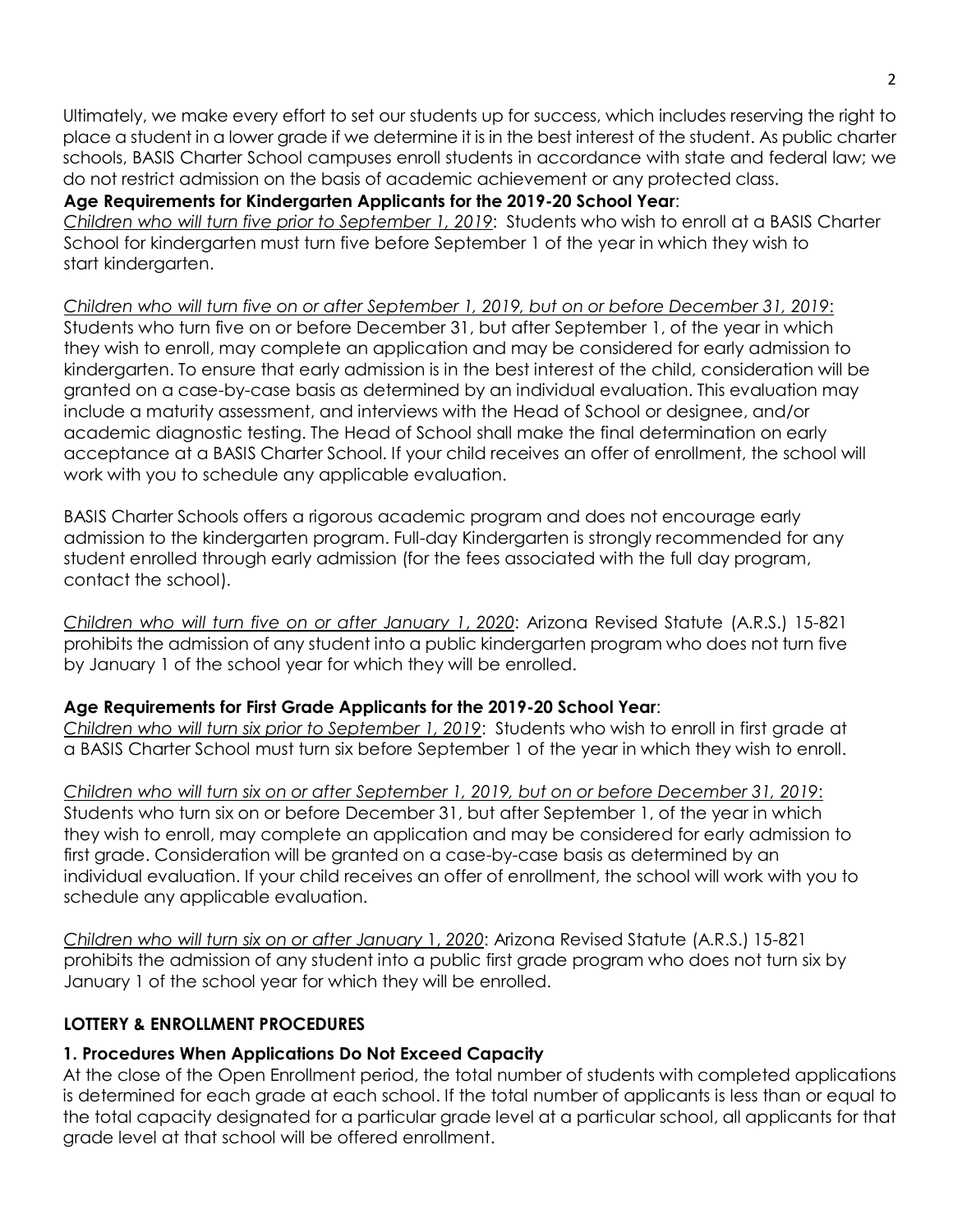#### **2. Procedures When Applications Exceed Capacity**

If, for any grade level, the number of applicants exceeds the number of openings, there will be a lottery to determine enrollment and waitlist numbers.

### **3. Open Enrollment Lottery**

The Open Enrollment period for BASIS Charter Schools is NOT first come, first served. Only applications submitted during the Open Enrollment period are included within the lottery pool. Applications submitted after Open Enrollment will be processed on a first-come, first-served basis behind applications received during the Open Enrollment period.

Lotteries will be held at some point after the Open Enrollment period, and results will be available after lotteries have been conducted. Dates for both events are TBD, and will be added to the BASIS Charter Schools' enrollment website once the dates are finalized.

The lottery is an electronic system that randomly identifies students for enrollment. During the lottery process, all students who have completed and submitted applications during the Open Enrollment period are grouped according to applicable and verified enrollment priorities. A separate lottery is performed for each of these priority groups in the order listed below; the final lottery is for students who have no applicable enrollment priorities. Within each priority category, applicants are sorted and numbered in random order. Lottery results will determine the enrollment or waitlist status of each applicant that applied during the Open Enrollment period.

#### **4. Enrollment Priorities**

In accordance with [A.R.S.](http://www.azleg.state.az.us/ars/15/00184.htm) §15 – 184, BASIS Charter Schools, Inc. prioritizes the enrollment of certain students. In the lottery process, enrollment priority will be given to students who meet the following criteria in the order listed:

**1.** To students who are children, grandchildren, or legal wards of employees or leased employees of the school, employees of the management organization of our Arizona charter schools, members of the governing body of the school or directors, officers, partners, or board members of the charter holder.

**2.** To BASIS Charter School students promoting from a designated BASIS affiliate school applying to a designated BASIS recipient campus. (See below for designated affiliate school information). To students who are transferring from one BASIS campus to another, have completed the required Transfer Request Form, and are applying to grades 8 – 12.

**3.** To students who are siblings of current BASIS Charter School students enrolled at the same campus (See below for the definition of sibling).

**4.** To students who are siblings of current BASIS Charter School students enrolled at the designated affiliate school. (See below for designated affiliate school information).

**5.** To students who are transferring from one BASIS campus to another, have completed the required Transfer Request form, and are applying to grades 1 - 7. (See below for the definition of a transfer student).

**6.** To students who are siblings of current BASIS Charter School students enrolled at a different non-affiliated BASIS Charter School campus within the state of Arizona.

**7.** To students who previously attended a BASIS Charter School in Arizona, withdrew in good standing, and had met all the BASIS Charter School requirements for promotion to the subsequent grade. Former BASIS Charter School student priority status is subject to the approval of the Head of School, and granted on a case- by-case basis.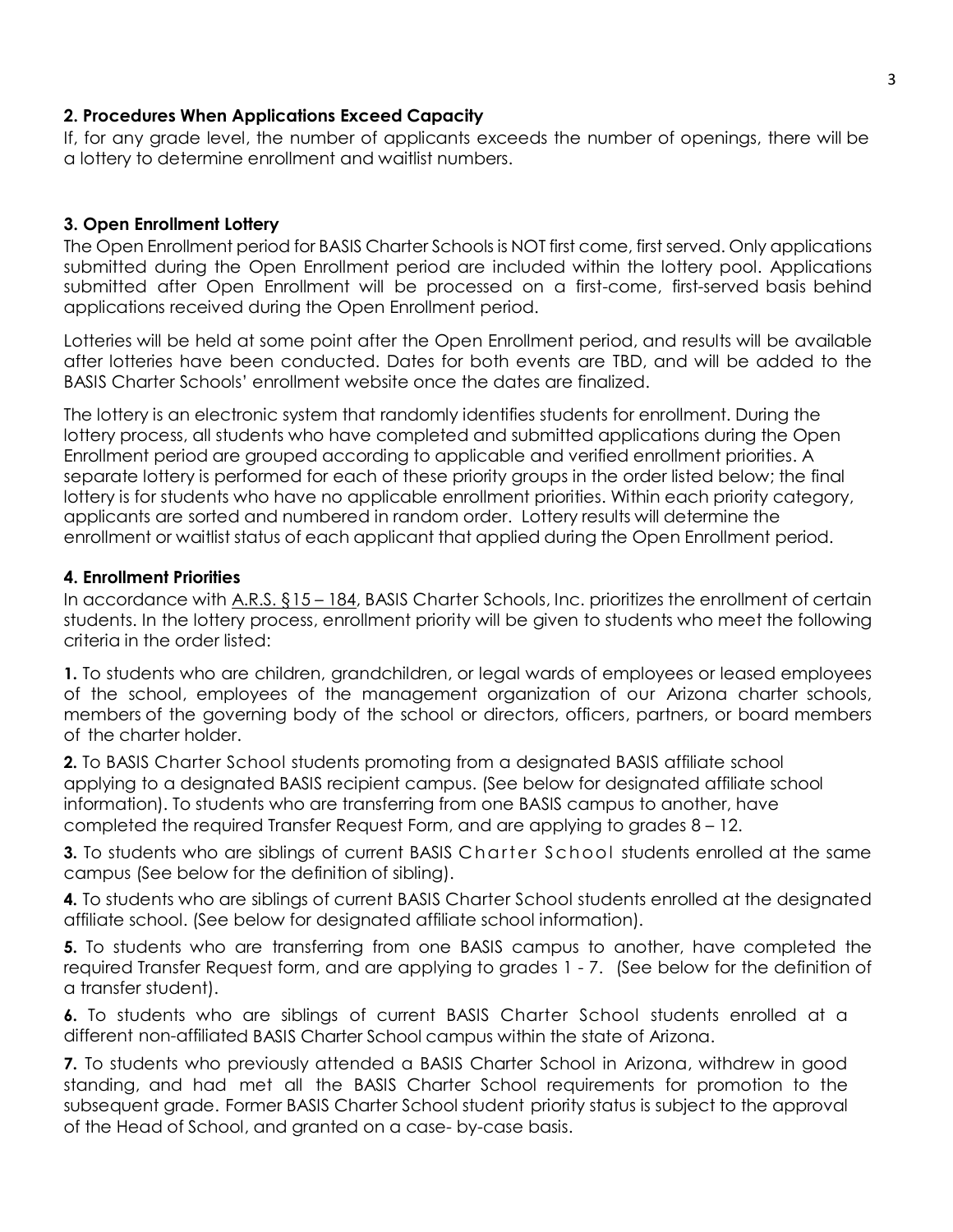**8.** To students who are siblings of BASIS Charter School alumni who graduated with a BASIS diploma.

## **DESIGNATED BASIS AFFILIATE SCHOOLS**:

The Designated BASIS Affiliate Schools for the 2019-20 school year are:

- BASIS Chandler Primary North Campus and BASIS Chandler
- BASIS Chandler Primary South Campus and BASIS Chandler
- BASIS Goodyear Primary and BASIS Goodyear
- BASIS Oro Valley Primary and BASIS Oro Valley
- BASIS Peoria Primary and BASIS Peoria
- BASIS Phoenix Central and BASIS Phoenix
- BASIS Phoenix Primary and BASIS Phoenix
- BASIS Scottsdale Primary East Campus and BASIS Scottsdale
- BASIS Scottsdale Primary West Campus and BASIS Scottsdale
- BASIS Tucson Primary and BASIS Tucson North

Affiliate school priority status is provided for BASIS Charter School students promoted\* from the exit grade of the designated affiliate school and applying to its designated recipient school.

A Transfer Request form is not needed for students who are promoted\*\* from the exit grade of the designated affiliate school and applying to the entry grade of its designated recipient school.

\**Promotion is definedas having met all BASIS Charter School requirementsfor promotionto the subsequent grade*.

**Definition of Sibling:** A sibling is defined as an individual having one or both parents in common or a stepsister or stepbrother that resides under the same roof as the applicant. Documentation may be requested to confirm sibling preference. If the sibling withdraws from the school before the applicant is offered enrollment, priority status will be revoked.

**Sibling Priority Status:** All students who are enrolled at a BASIS Charter School during the 2017-18 school year and who re-enroll at the same BASIS Charter School for the subsequent school year will be enrolled—for the purposes of sibling preference, these re-enrolled students are considered currently enrolled.

For new applicants, if one sibling is randomly selected by lottery for enrollment, the other sibling(s) will be given sibling preference in the enrollment process at the same BASIS Charter School or at the designated affiliate school for the campus to which the sibling applied.

**Definition of Transfer:** A student may only request a transfer to ONE specific BASIS Charter School campus. A completed Transfer Request form must be signed by the Heads of Schools at both campuses to be eligible for a transfer priority. Transfer requests are reviewed by the desired campus, and the application will be marked for "transfer priority" once the request is approved. Students approved for transfer are required to successfully finish out the year in their current grade at their current BASIS Charter School campus before they are eligible to transfer to their new BASIS Charter School campus of choice for the next school year. Transfer priority does NOT guarantee enrollment, but rather places the transfer application in a prioritized position on the waitlist for the desired BASIS Charter School campus/grade level. Students requesting a transfer must not be in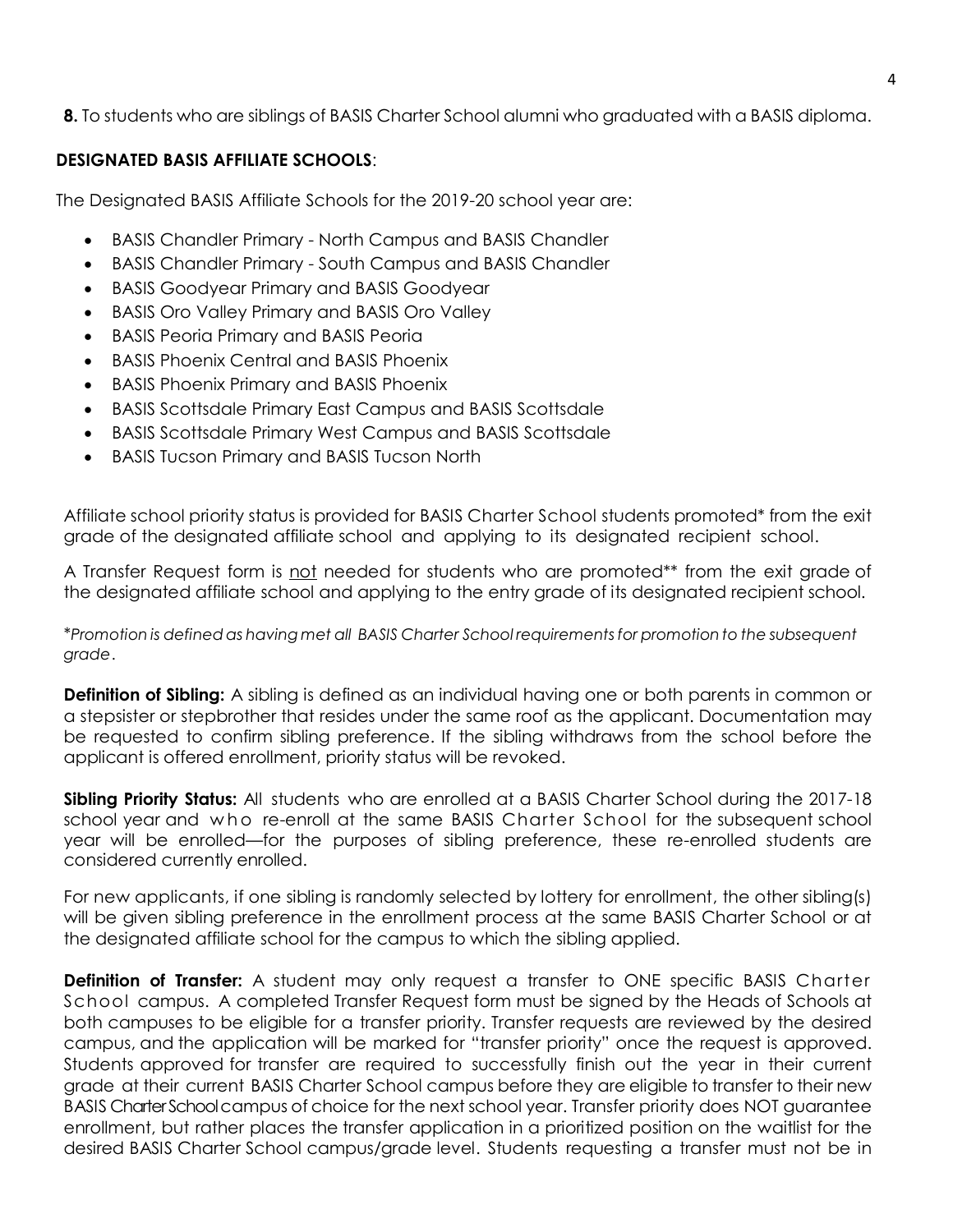the process of being expelled from their current BASIS Charter School campus.

## **ACCEPTING/DECLINING OFFERED ENROLLMENT**

## **1. How to Accept an Offer of Enrollment**

When an applicant is offered enrollment, the parent/guardian will receive instructions on how to accept the enrollment offer and complete the student's registration file at that school. The parents/ guardians will be asked to login to their online enrollment account to:

- **a.** Accept or Decline the offer of enrollment,
- **b.** Print a copy of the completed registration packet, and
- **c.** Establish a payment account for payment of the refundable security deposit

Once an applicant has accepted an offer of enrollment and printed their completed registration packet, they will be asked to bring their completed registration packet to the school in order to finalize enrollment and complete the student's enrollment file. The school will provide specific dropoff dates and times for submitting completed registration packets.

## **Parental Rights and Educational Decision-Making:**

BASIS Charter Schools complies with all applicable court orders. For parents who have joint educational decision-making authority for their child, BASIS may rely and act upon the decision of either parent unless we are aware that the parents disagree about that decision. If parents with joint educational decision-making authority disagree about an educational decision for their child, including a decision about enrollment, BASIS Charter Schools will maintain the status-quo and require the mutual agreement of the parents before acting.

## **2. Registration Packet**

The Registration Packet consists of the Student Registration Form, Student Record Transmittal Request, Emergency Contact and Medical Information Form, Media Release Form, Primary Language other than English (PHLOTE) Form, Arizona Residency Documentation Form or Affidavit of Shared Residency, and copies of the student's proof of identification and Immunization Records. Parents/guardians will also be asked to provide custody information (e.g. court decision regarding sole custody), Medical Alert (e.g. physician's instructions for severe health conditions), and Legal Alert (e.g. custody or restraining order documentation) if applicable. All forms must be filled out in full, signed, and submitted to the school in order for the student to be registered.

## *Arizona Residency Documentation*:

A.R.S. § 15-802(B) requires school districts and charter schools to obtain and maintain verifiable documentation of Arizona residency upon enrollment in an Arizona public school. Students with outof-state or international addresses at the time of application may complete the application process. Only applicants who are offered enrollment must provide proof of residency in the state of Arizona no later than the first day of the 2019-2020 school year.

## **3. Registration Completion Date**

The date of pre-registration is when the completed registration packet is submitted by the parent/guardian.

Pursuant to ARS §15-184(J) BASIS Charter Schools, Inc. does not admit any pupil who has been expelled from *another educational institution or who is in the process of being expelled from another educational institution.*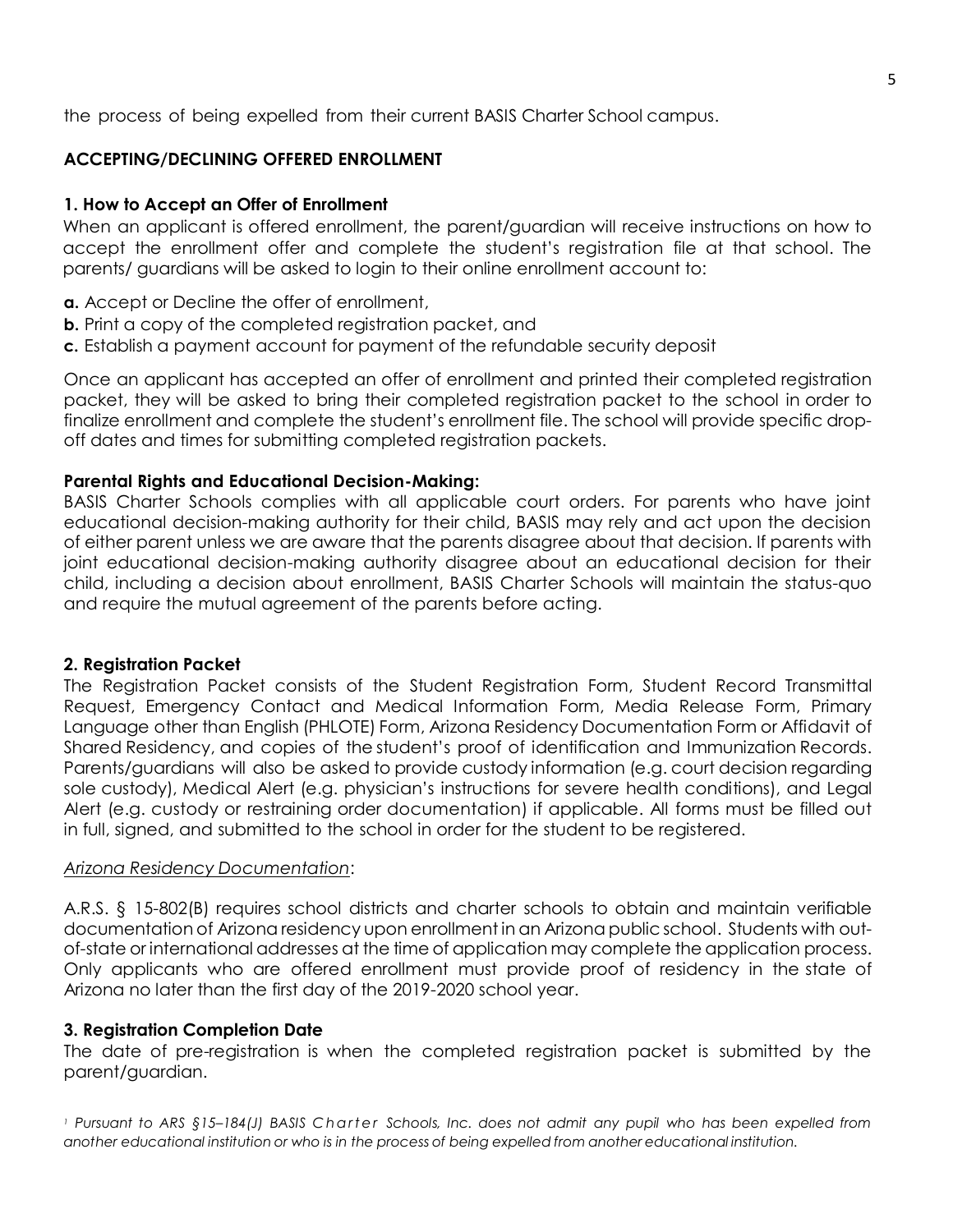#### **WAITLIST PROCEDURES**

Applicants who are not randomly selected for enrollment in the lottery process will be placed on a grade-specific waitlist based on lottery results.

Students who submit completed applications after the Open Enrollment period will be offered enrollment if there is space available in the grade level of interest. If space is not available, the student will be placed on a waitlist for the grade level based on the date he/she submitted the completed application to the school; however, students with applicable and verifiable enrollment priorities will receive waitlist numbers according to their priority type. Consult the section of this document on Enrollment Priorities for more information.

When an opening becomes available in a particular grade, the school will contact the Parent/guardian of the next student on the waitlist for the grade and offer them the open spot for their child. If the parent declines the spot, it will be offered to the parent of the next student in line on the waitlist for that grade, and so on in accordance with the requirements of A.R.S. §15– 184A.

Parents/guardians with children on the waitlist are encouraged to advise the school of any change in their contact information so that they may be reached if a spot opens for which their child is eligible. Parents/guardians are also asked to notify the school and decline their spot in the waitlist from the application portal if they no longer wish to have their child included on the waitlist, so that the waitlist can be updated accordingly.

Our waitlists do not roll over from year to year. Parents/guardians with students on a waitlist for the current school year must complete and submit a new application during Open Enrollment for the next school year in order to be eligible for enrollment for that school year.

It is not possible for us to determine your child's chances of being offered a spot if they are on a waitlist. Once our classes are full, any spots that open up are the result of student withdrawals. Although we do typically see a number of spots open up before the start of school, we have no way of knowing in which grades spots will open up or how many spots will become available.

#### **Security Deposit**

The school requires a refundable security deposit that becomes due when registration packets are submitted (i.e. once your student has secured a spot at the school). The security deposit for students enrolling in grades K–7 is \$150 and for grades 8–12 is \$300.

The purpose of the Security Deposit is to:

**1.** Assure students return instructional materials (e.g. textbooks, workbooks, resource books, software, art supplies, and science lab supplies) provided by the school in satisfactory condition;

**2.** Cover any cost resulting from the student's destruction of property; and

**3.** Assure payment of fees and/or other charges due to the school, (e.g. extracurricular or Late Bird fees).

Families may apply for financial aid or financial payment plans. For specific details, please contact the Head of Operations at your BASIS Charter School campus.

The security deposit will be refunded at the parent/guardian's request upon the notification of the student's withdrawal or graduation from BASIS, and after all instructional materials have been returned in good condition and all of the parent's financial obligations to the school have